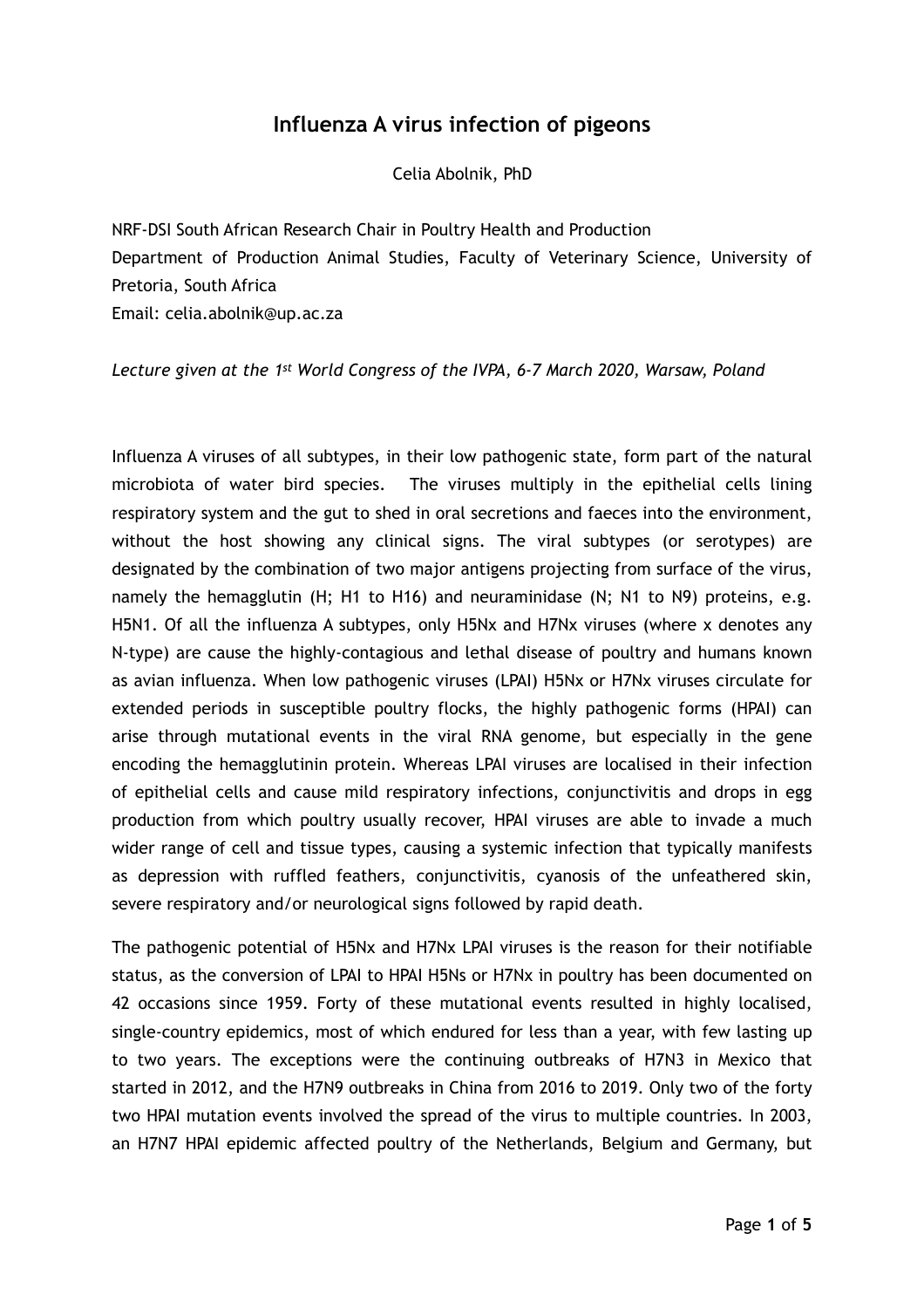was eventually brought under control by strict measures that included movement restrictions and the mass culling of infected flocks.

The second HPAI mutational event that affected multiple countries is unprecedented in the scale and magnitude of the outbreaks it caused across the globe. In 1996 an H5N1 HPAI virus emerged from the live bird markets in China, and its descendants became known as the Goose/Guangdong H5N1 lineage. As time progressed, clades and sub-clades of the virus diverged and eventually the poultry-adapted strains spilled back to wild birds and became established in the intercontinental migration flyways that stretch from South-East Asia to Siberia, across to Western Europe, the Middle East and south as far as West and Central Africa.

Four intercontinental transmission waves of Goose/Guangdong H5 lineage viruses swept the globe since 2005, each characterized by epidemics in poultry that resulted in high mortalities, mass culling, contact transmission to humans (with high fatality rates) and severe economic losses for the affected regions, with resulting trade restrictions. A significant shift in ecology of avian influenza had occurred: not only had HPAI strains adapted to enable sub-clinical infections of some highly mobile water bird species, but an HPAI reservoir had been established in the wild for the first time, from which new variants could seasonally arise and disperse as the birds migrated between their northern breeding and southern overwintering sites.

Host species differ in their innate susceptibility to avian influenza viruses, as determined by the types and distribution of cell surface receptors that the virus targets for entry, as well as the species' unique cellular immune defence capabilities. Thus, between bird orders there exists a spectrum of natural susceptibility towards infection and the ability to transmit influenza A viruses, which is also influenced by the age and immune status of the individual. On the far left of the spectrum are water birds, the natural host and reservoir. Ducks, geese and shorebirds become infected with influenza A virus but show few clinical signs, excrete virus in high quantities into the environment, but are not capable of facilitating the switch from LPAI to HPAI. In the middle, ratites such as ostriches are susceptible to infection with wild bird viruses, excrete reasonable amounts of the virus to facilitate transmission within the flock, and are capable of facilitating the mutation from LPAI to HPAI, but show few clinical signs when infected with HPAI strains. At the far right of the spectrum are gallinaceous birds such as chickens, turkeys and quail. Upon infection these birds can facilitate the mutation from LPAI to HPAI, shed great quantities of virus and are thus highly efficient transmitters, but they are highly susceptible to the disease, with lethal consequences. Where then within this spectrum are columbids positioned? Some have argued that the close association of feral pigeons with humans in urban habitats and on poultry farms, and the international movements of racing pigeons for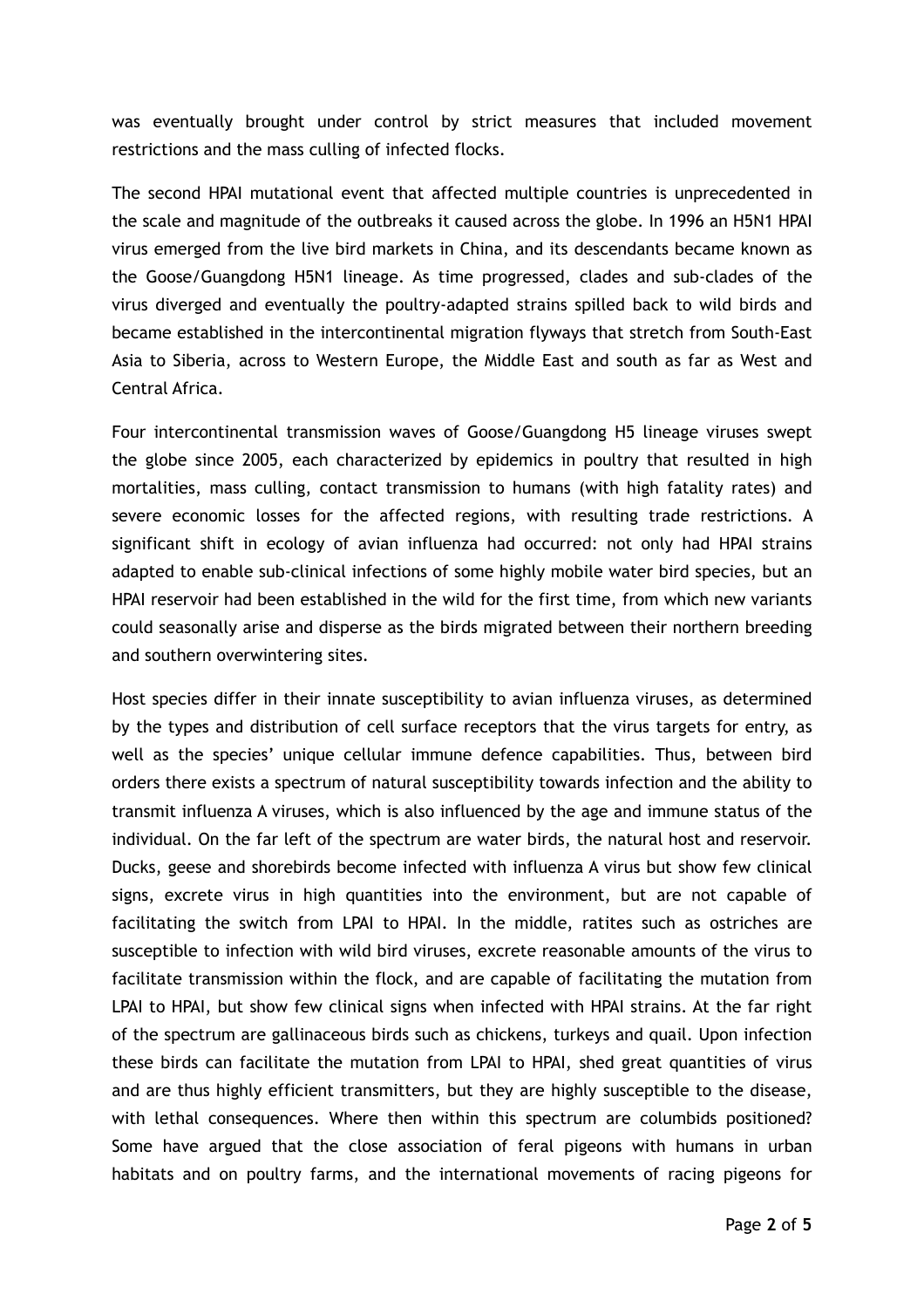competition events places columbids in a high risk category for the introduction and transmission of avian influenza viruses.

The risks that columbids pose in the ecology and epidemiology of AI have been thoroughly investigated over the course of several decades. From 1985 to 2013, scientists surveyed feral and meat-type pigeons in markets in studies conducted across Asia, Europe, Africa, North America, the Caribbean and Australia, often in regions where HPAI outbreaks were ongoing at the time. Two key parameters were measured in the course these studies, namely the presence of influenza A-specific antibodies in serum which is indicative of a recent exposure to the virus, and the presence in the bird of the virus itself. In twelve studies comprising 2,046 pigeons, 8.01 % of the birds tested positive for exposure to numerous subtypes of AIV (H1Nx, H5Nx, H9Nx) based on the detection of antibodies. In 29 studies that surveyed for the presence of the virus using molecular detection assays or virus isolation, only 1.1% of the 6,155 pigeons sampled were actively shedding detectable levels of the virus. Only H3Nx, H7Nx, H9Nx and H14Nx strains were identified.

However, to directly assess the susceptibility and the ability of pigeons to transmit the virus, clinical infection studies under controlled conditions with LPAI and HPAI strains have been performed since 1944. Up until 2013, 21 international studies assessed H5N1, H5N2, H6N1, H7N1, H7N3 and H9N2 LPAI strains and H5N1, H5N2, H5N9, H7N1 and H7N7 HPAI strains *in vivo*. Out of a total 88 pigeons experimentally infected with LPAI viruses, only three birds (3.64 %) in one trial became sick or died. In this specific experiment all three pigeons were subjected to chemically-induced immunosuppression.

Similarly, in studies where pigeons were challenged with varying doses of HPAI strains, 23 out of 627 (3.67 %) of the pigeons died. Of these deaths, only 1 to 2 mortalities occurred per group, and deaths could be ascribed to concomitant infections (e.g. coccidiosis), environmental stress, or excessive viral challenge doses (exceeding 100 million egg infectious doses) that overwhelmed the birds' immune responses. Thus, more than 75 % of pigeons challenged with HPAI viruses showed no clinical signs or recovered, but where clinical signs were present, neurological signs were common. In contrast, more than 75 % of chickens challenged with the same doses and virus strains became acutely infected and died within days. Antibody detection showed that some but not all challenged pigeons seroconverted. HPAI was frequently detected in the internal organs including the brain, liver, pancreas, spleen, thymus, heart, bursa, proventriculus and intestine. Excretion levels of the virus in pigeons ranged from about 630 to 2,500 egg infectious doses from the trachea, and about 250 to 5,000 egg infectious doses from the cloaca; however, this viral shedding seemed to be below the minimum infectious dose for chickens, as no studies reported seroconversion or mortalities in chickens that were co-housed with infected pigeons. Seroconversion was detected in some contact pigeons in some studies.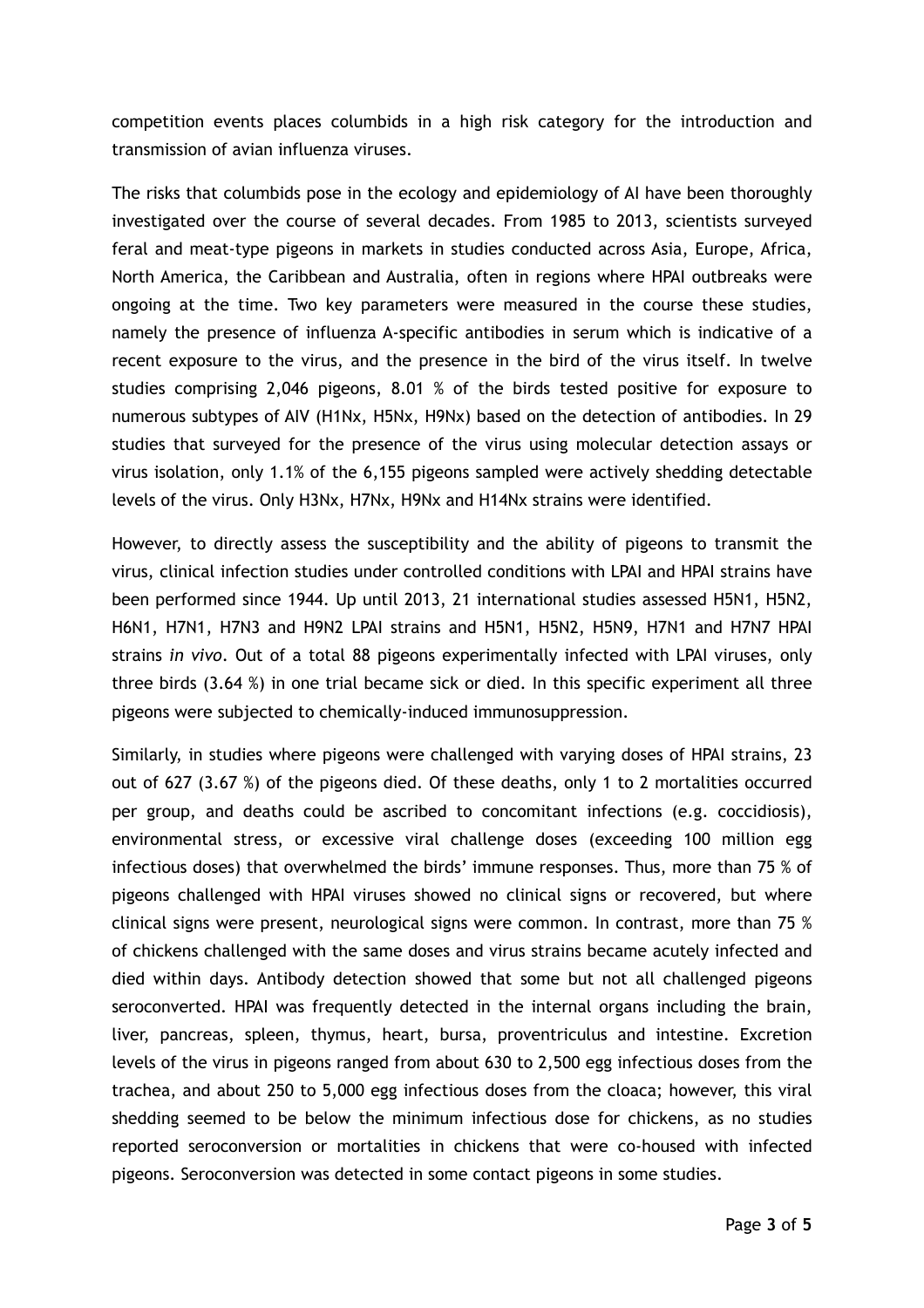The collective findings of all studies on free-living pigeons, market pigeons and those experimentally infected with LPAI and HPAI in studies from 1944 to 2013 established that, in the spectrum of susceptibility and ability to transmit the virus, pigeons are biologically at the farthest left. They do not show clinical signs when infected with HPAI viruses, are inefficient propagators and transmitters of the virus (especially to poultry), and do not facilitate the mutation from LPAI to HPAI. Cumulatively, the studies demonstrated that pigeons were of no epidemiological significance in the transmission and spread of HPAI.

The first three intercontinental transmission waves (2005 to 2015) were caused by subclades 2.2 or 2.3.2.1c H5N1 HPAI viruses and the pathogenicity of these strains in pigeons were assessed in several of the challenge studies outlined above. The fourth wave was caused by clade 2.3.4.4 H5Nx HPAI viruses but there was a notable shift in the viruses' ecology and epidemiology. Progressive genetic drift and multiple reassortment events with other wild bird influenza A viruses had produced clade 2.3.4.4 HPAI H5Nx viruses with different N types, e.g. H5N6, H5N2 and H5N8. Furthermore, these viruses had spread to previously unaffected regions which suggested that alternative host populations using different migration routes were acting as carriers. For the first time, the virus reached the North American continent and southern tip of the African continent. Many wild bird and domestic poultry species were affected and died following infection with the clade 2.3.4.4 H5N8 HPAI viruses, amongst which were hundreds of feral pigeons and other columbid species, usually on affected poultry farms.

Had clade 2.3.4.4 H5Nx viruses evolved to such an extent that the risk status of pigeons had changed post 2015? To assess this, a new round of pigeon challenge studies was conducted in Korea, China, the USA, South Africa and Belgium. The results of these studies were similar to those conducted prior to 2015. Chickens challenged via the intraocular or intranasal route with a standard dose of 6 million egg infectious doses of clade 2.3.4.4 HPAI H5Nx viruses excreted high quantities of virus from the trachea and cloaca before succumbing to the infection three days post challenge. In stark contrast, pigeons infected with the same doses of the viruses via the intranasal route remained clinically healthy over the trial period across all studies, with the exception of one bird with neurological signs, and excreted significantly lower numbers of viruses. Antibodies were detected in most but not all pigeons. Only one trial reported successful transmission to in-contact pigeons, without spread to co-housed chickens, confirming once again that any HPAI viruses excreted were below the minimum threshold required to establish infection in gallinaceous birds. Deaths in free-living pigeons during clade 2.3.4.4 HPAI H5Nx outbreaks were probably due to their exposure to excessive virus levels in the heavily contaminated environments of infected poultry farms, once again highlighting the importance of on-farm biosecurity and preventing access of wild birds into houses, as any wild bird can act as mechanical vectors for spread. Biologically, the longstanding status of columbids as